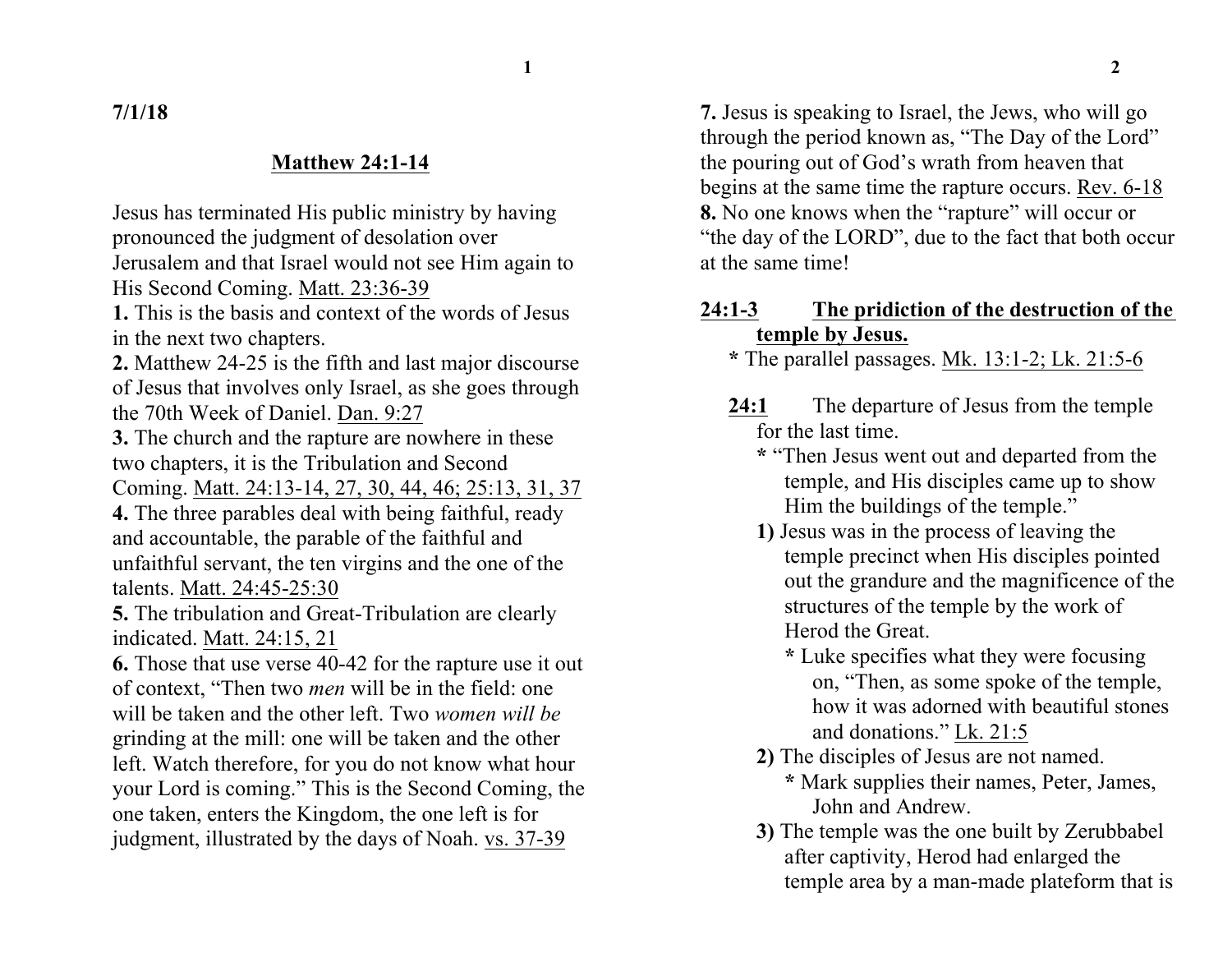to the present day the larges man-made plateform, it and the buildings had been under construction for 46 years. Jn. 2:20

- **4)** The temple was faced with polished white marble, plated with gold and when the sun shined, it blinded people.
- **5)** The architecture was impressive with it's huge stone weighing 100-180 tons each, some measuring 20-40 feet in length some 50' L x 24' W x 16' H.
- **6)** The porches were upheld by pillars of solid marble in one piece, 37 1/2 feet high, thick enough that three men linked together barely joined arms.
- **7)** His disciples, Peter, James, John and Andrew only saw the outward without any idea of the inward reality or future!
- 24:2 The proclamation of the coming destruction of the temple.
	- **1)** Jesus responded to His disciples pointing out their limited sight regarding the present impressiveness of the buildings, "And Jesus said to them, "Do you not see all these things?" vs. 2a
		- **a)** This was their national pride and access to God!
		- **b)** Jesus has declared the parable of the vinyard the kingdom of God would be taken from the Jews and given to a nation bearing the fruit to it, as well as

pronounced judgment over Jerusalem and they would not see Him until His Second Coming. Matt. 21:43; 23:36-39

- **2)** Jesus revealed to the four disciples the extent of the future destruction by the judgment of God, "Assuredly, I say to you, not *one* stone shall be left here upon another, that shall not be thrown down." vs. 2b-e
	- **\*** It was unimaginable that anyone could remove the gigantic stones, let alone that God would destroy His temple, yet God did it before, Jeremiah quoted Micah. Jer. 26:6, 18; Mic. 3:12
	- **a)** The word assuredly "amen" is the aorist passive subjunctive, the strongest for of negation to express future action, relable.
	- **b)** The judgment would be so thorough that not one stone would be left upon another, the short-term judgment of Jerusalem, the long term if before His Coming.
		- **\*** "For I will gather all the nations to battle **against Jerusalem**; The city shall be taken, The houses rifled, And the women ravished. Half of the city shall go into captivity, But the remnant of the people shall not be cut off from the city." Zech. 14:2
	- **c)** This is varified as the detruction through Titus in 70 A.D, the Temple was set on fire and the gold on the roof and side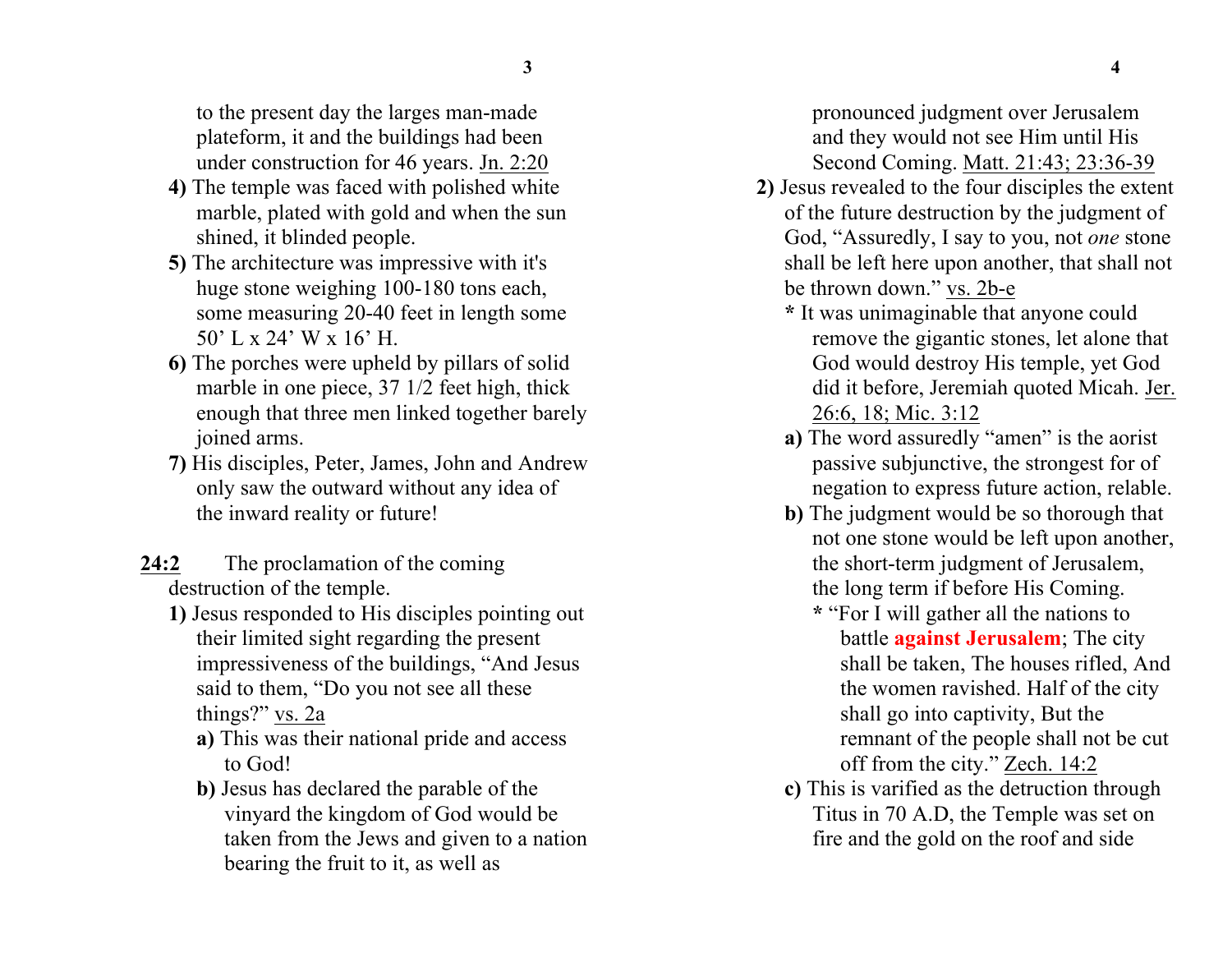melted, so to recover the gold they dimantles the stones.

- **1))** The phrase thrown down "kataluo" is one word in the Greek and means to demolish and destroy. Josephus tells us it looked like nothing had ever been on the Mount.
- **2))** All of man's works are temporary and under God's judgment. 2Cor. 4:18c-d **\*** "For the things which are seen *are* temporary, but the things which are not seen *are* eternal."
- **24:3** The petition about the destruction of the temple and His return.
	- **\*** "Now as He sat on the Mount of Olives, the disciples came to Him privately, saying, "Tell us, when will these things be? And what *will be* the sign of Your coming, and of the end of the age?"
	- **1)** Jesus has gone out the East Gate, down to the Kidron Valley, across it and up the Mount of Olives being able to look up to the temple as he sat.
	- **2)** They came privately to Jesus to be taught by Jesus, for they were His disciples and asked Him certain questions.
		- **a)** The first question, "When will these things be?", marking the destruction of the temple that Jesus does not answer, Luke does.
- **b)** The second question, "What shall be the sign of Your coming?", marked His coming to the earth.
	- **\*** The word sign "semeion", is singular, not plural.
- **c)** The third question, "What shall be the sign of the end of the age?", marking the present evil age to set up the Kingdom Age.
	- **\*** Many see only two questions, taking the second and third as one, the second being the outcome of the third.
	- **4))** All the material has to fit into one of the three questions, otherwise Jesus did not answer their questions.
- **3)** The first question, "When shall these things be" is answered in greater details by Luke, "But when you see Jerusalem surrounded by armies, then know that its desolation is near. Then let those who are in Judea flee to the mountains, let those who are in the midst of her depart, and let not those who are in the country enter her. For these are the days of vengeance, that all things which are written may be fulfilled. But woe to those who are pregnant and to those who are nursing babies in those days! For there will be great distress in the land and wrath upon this people. And they will fall by the edge of the sword, and be led away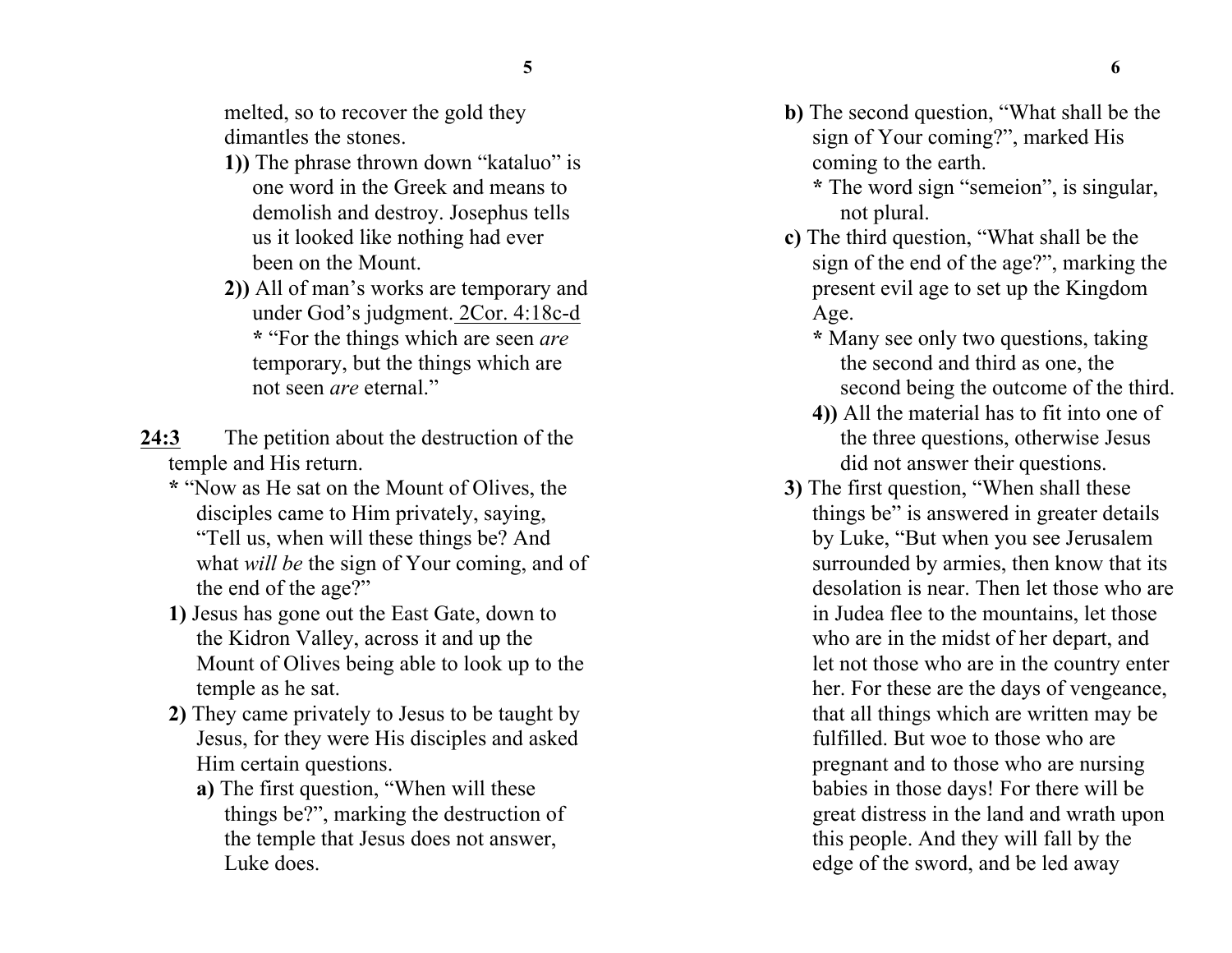captive into all nations. And Jerusalem will be trampled by Gentiles until the times of the Gentiles are fulfilled." Lk. 21:20-24

- **4)** The second and third question, "what will be the sign of Your coming and the end of the age" is answered more specifically by Matthew and in reverse order, the "end of the age first, the sign of His Coming. vs. 6d, 8, 14; Matt. 24:15-31
- **5)** The Jews knew only two ages, the present age and the age to come, the Kingdom Age.
- **6)** Keep in mind Matthew wrote his gospel to and for the Jews, who will go through the Tribulation and Great-Tribulation.
	- **\*** The apostles, as Jews were expecting the Kingdom Age to be establish when the got to Jerusalem, they still did not understand that there would be a church age and still asked Jesus again after the resurrection because He promised them to reign sitting on 12 thrones. Lk. 19:11; Acts 1:6; Matt. 19:28
- **24:4-14** The discription about the sign of His Coming and the end of the age.
	- **\*** The parallel passages. Mk. 13:3-13; Lk. 21:7-19
- **24:4-8** The charactistics of the Tribulation period.
- **1)** These verses deal with the first 3 ½ years of Tribulation.
- **2)** Some see a double application to the church age, but the context is Israel!
- **24:4-5** The time will be one of great spiritual deception to the world.
	- **\*** "And Jesus answered and said to them: "Take heed that no one deceives you. For many will come in My name, saying, 'I am the Christ,' and will deceive many."
	- **1)** The phrase take heed "blepo", means to perceive and discern, a present active tense, ongoing, a strong warning. vs. 4
		- **\*** Remember this is the Tribulation, the first  $3\frac{1}{2}$  years.
	- **2)** The priority given by Jesus is the warning about being spiritually deceived. vs. 4
		- **a)** The word decieved "planao", means to cause to stray or be misled.
		- **b**) The get our word "planet" from it that have diviated from their orbit.
		- **c)** The deception regards spiritual truth, in context about the sign of His Coming and the end of the age.
		- **d)** This warnings about spiritual deception is a major topic in the New Testament. 1Tim. 4:1-5; 2Tim 3:1-5; Jude 3-4
	- **3)** The decivers will be many. vs. 5
		- **a)** The number will by many "polos" a large number.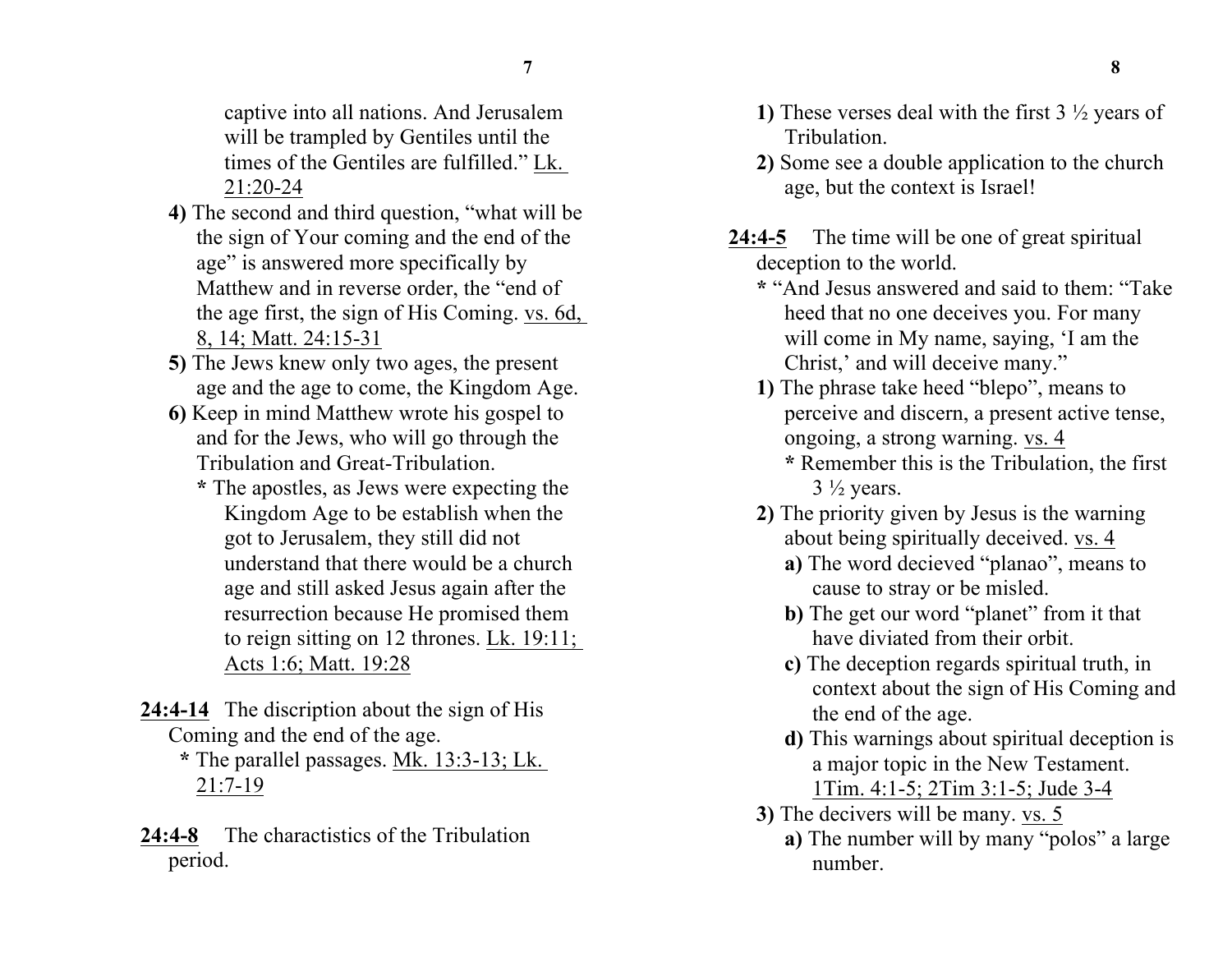- **b)** They will declare to be Christ "Messiah", but are False Christ succesful at their deception for they "will deceive many".
- **c)** The main deceiver is the Anti-Christ, "And then the lawless one will be revealed, whom the Lord will consume with the breath of His mouth and destroy with the brightness of His coming. The coming of the *lawless one* is according to the working of Satan, with all power, signs, and lying wonders, and with all unrighteous deception among those who perish, because they did **not** receive the love of the **truth**, that they might be saved. And for this reason God will send them strong delusion, that they should believe the lie, that they all may be condemned who did **not** believe the **truth** but had pleasure in unrighteousness." 2Thess. 2:8-12
- 24:6-7b The time will be one of violent instability of the world.
	- **\*** "And you will hear of wars and rumors of wars. See that you are not troubled; for all *these things* must come to pass, but the end is not yet. For nation will rise against nation, and kingdom against kingdom."
	- **1)** Jesus said, "You will hear of wars and rumors "akoe" in the sense of hearing, be it false or true. vs. 6a
- **a)** The beginning of the tribulation period the first seal is oppenned and the Anti-Christ will appear on a white horse, bow and no arrows, conquering through diplomacy, false peace. Rev. 6:1-2
- **b)** The second seal of the tribulation under the Anti-Christ wars are represented by the red horse taking peace from the earth. Rev. 6:3-4
- **b**) God will send a strong delusion to believer the lie because they did not believe the truth. to be saved. 2Thess. 2:10
- **2)** Jesus said, "See that you are not troubled "throeo", means to not be terrified and cry aloud. vs. 6b
	- **\*** Paul says, "For when they say, "Peace and safety!" then sudden **destruction** comes upon them, as labor pains upon a pregnant woman. And they shall not escape." 1Thess. 5:3
- **3)** Jesus said, "For all these things must come to pass" vs. 6c
	- **\*** These are only the beginnng of Jocob's Trouble. Jer. 30:7
- **4)** Jesus clearly said, "But the end is not yet", the end is at His Second Coming, ending the "Time of the Genties", the ten toes of iron and clay, the end of the seven years of tribulation that ushers in the Kingdom Age! vs. 6d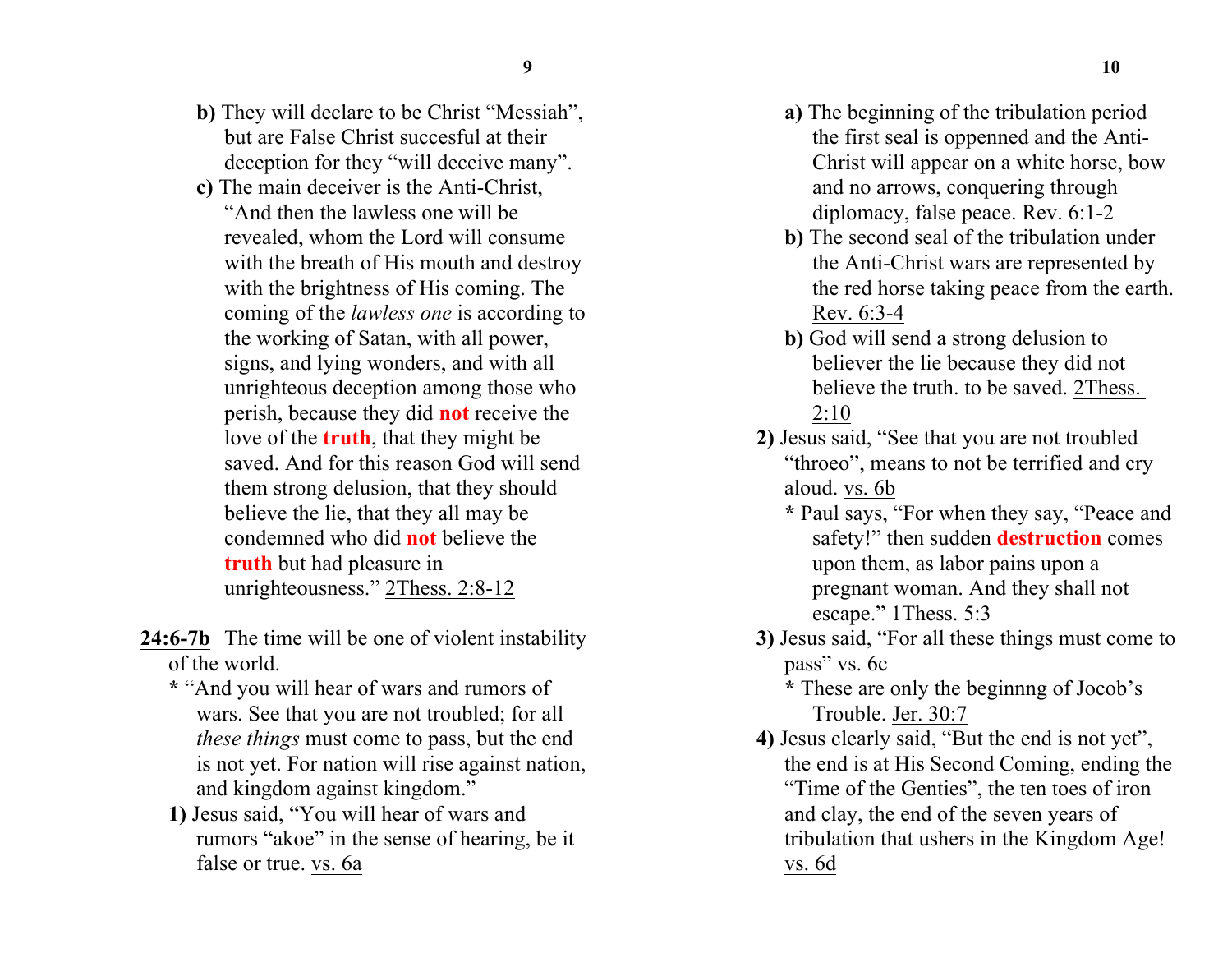- **a)** The full seven years must be fulfilled. Dan. 2, 7. 9:27
- **b)** Luke says, "And they will fall by the edge of the sword, and be led away captive into all nations. And Jerusalem will be trampled by **Gentiles** until the times of the **Gentiles** are fulfilled." Lk. 21:24
- **c)** Not to be confused with the fullness of the Gentiles, the total number of people to be save for the rapture to take place, "For I do not desire, brethren, that you should be ignorant of this mystery, lest you should be wise in your own opinion, that blindness in part has happened to Israel until the fullness of the **Gentiles** has come in." Rom. 11:25
- **2)** There would be world wars, "nation against nation, and kingdom against kingdom." vs. 7a-b
	- **a)** These indicate world wars.
	- **b)** We have had WWI, II during the church age, horrible times, but nothing compared to what is coming.
	- **c)** We have experienced in man's history one year of peace to every thirteen years of war!
- **24:7c-8** The time will be one of calamities through nature in the world.
- **\*** "And there will be famines, pestilences, and earthquakes in various places. All these *are* the beginning of sorrows."
- **1)** There will be famines. vs. 7c
	- **a)** These are not natural, but super-natural by the wrath of God.
	- **b)** The third seal brings famine symbolized by the black horse of the Apocalips, a pair of scales in his hand as the result of the wars. Rev. 6:5
	- **b)** "A quart of wheat for a denarius, and bhree quarts of barley for a denarius; and do not harm the oil and the wine." Rev. 6:6
		- **\*** God often withheld rain to chasten His people in judgment. Jer. 3:3; Amos 4:7
- **2)** There will be pestilences. vs. 7d
	- **a)** Again these are by the outpouring of God's wrath.
	- **b)** Then the fourth seal brings forth the pale horse symbolic of pestilence, "So I looked, and behold, a pale **horse**. And the name of him who sat on it was Death, and Hades followed with him. And power was given to them over a **fourth of the earth**, to kill with sword, with hunger, with death, and by the beasts of the earth." Rev. 6:8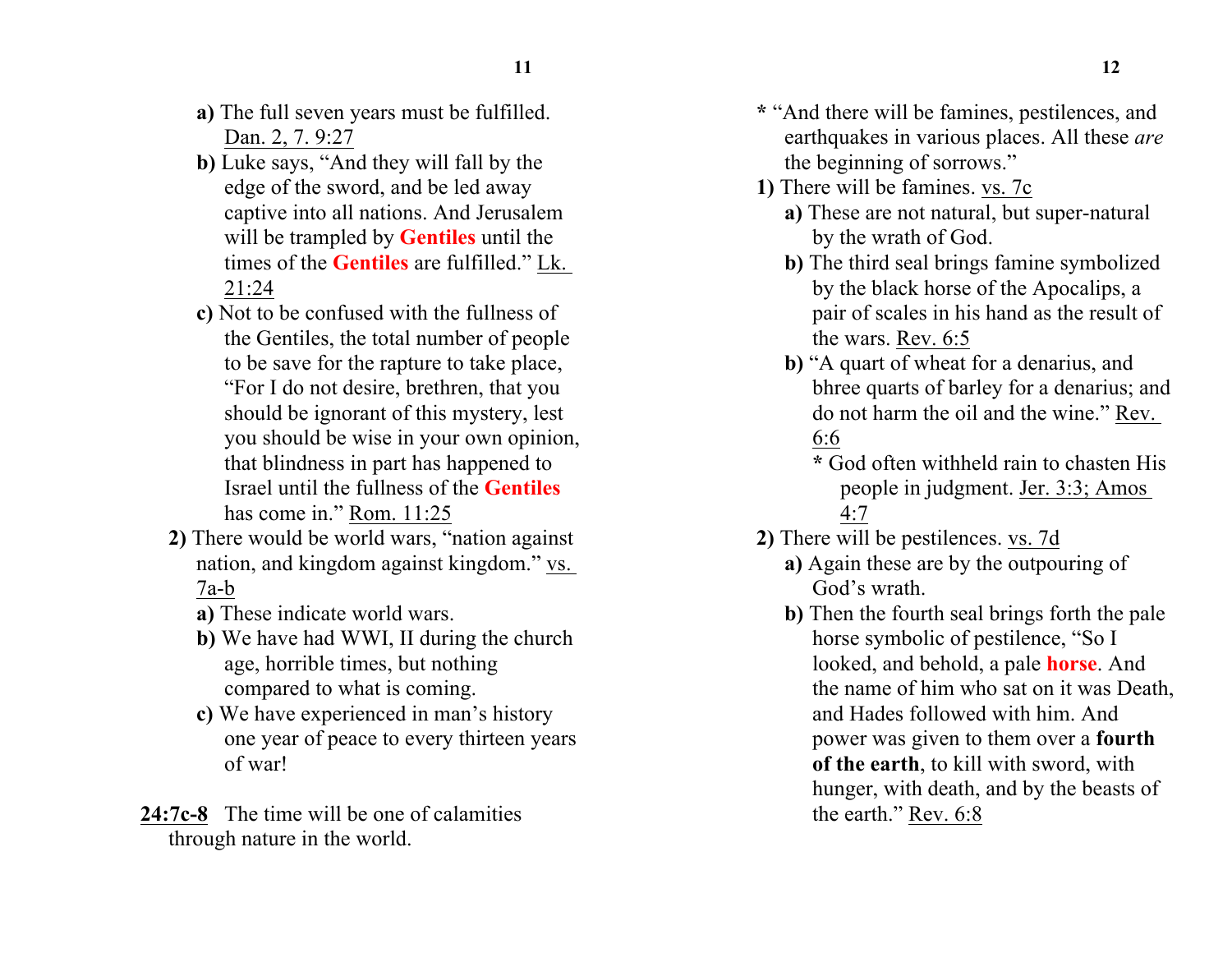- **b)** One quarter of the earth's population will die by pestilence, sword, hunger and death. Rev. 6:8
	- **\*** The population in July 1, 2018 is 6.9 billion, if this was the population at the time of the fourth seal about 1.725 billion people would be dead, leaving 5.175 billion people.
- **c) "**So the four angels, who had been prepared for the hour and day and month and year, were released to **kill** a third of mankind." Rev. 9:15
	- **\*** Leaving 5.175 billion, one-third is another 1.725 billion dead people, leaving 3.45 billion on the earth!
- **d)** By three plagues one third of mankind is killed. Rev. 9:18
	- **\*** At this time there would be 3.45 billion, one-third more would be 1.15 billion people dead, leaving only 2.3 billion people on the earth.
- **e)** The fifth seal reveals those martyered for the faith by the Anti-Christ. Rev. 6:9-11
- **4)** Ther will be earthquakes in various places. vs. 7e
	- **a)** The sixth seal brings a great earthquake, the sun will become black as sackcloth, the moon like blood, the stars fall on the earth, the sky recedes, every mountain and Island is moved out of its place and all hid in the caves and the rocks of the

mountains saying to them to fall on them and hide them from Him who sits on the throne and from the **wrath of the Lamb**. For the **great day of His wrath** has come, and who is able to stand? Rev. 6:12-17

- **\*** Earthquakes have been going on since the beginning of God's creation after the fall and are increasing in different places and we are able to detect them more with the teachnology we posses.
- **b)** The seventh angels pouring out his bowl a great earthquake like no other in man's history dividing Jerusalem in three parts, the cities of the nations fall, Babylon is punished with the cup of fierce wrath and every Island fled away, the mountains were not found. Rev. 16:17-20
	- **\*** Maybe a Polar flip?
	- **a))** During the first three and a half years of Tribulation.
	- **b))** The worst is yet to come, the last three and a half years, Great-Tribulation.
- **5)** But Jesus once again indicates these are not signs in themselves of the end referring to His Second Coming, but rather, "All these are the beginning of sorrows." vs. 8
	- **\*** Verse 4-8 indicates the first 3 ½ years of Tribulation, "all these are the beginning of sorrows".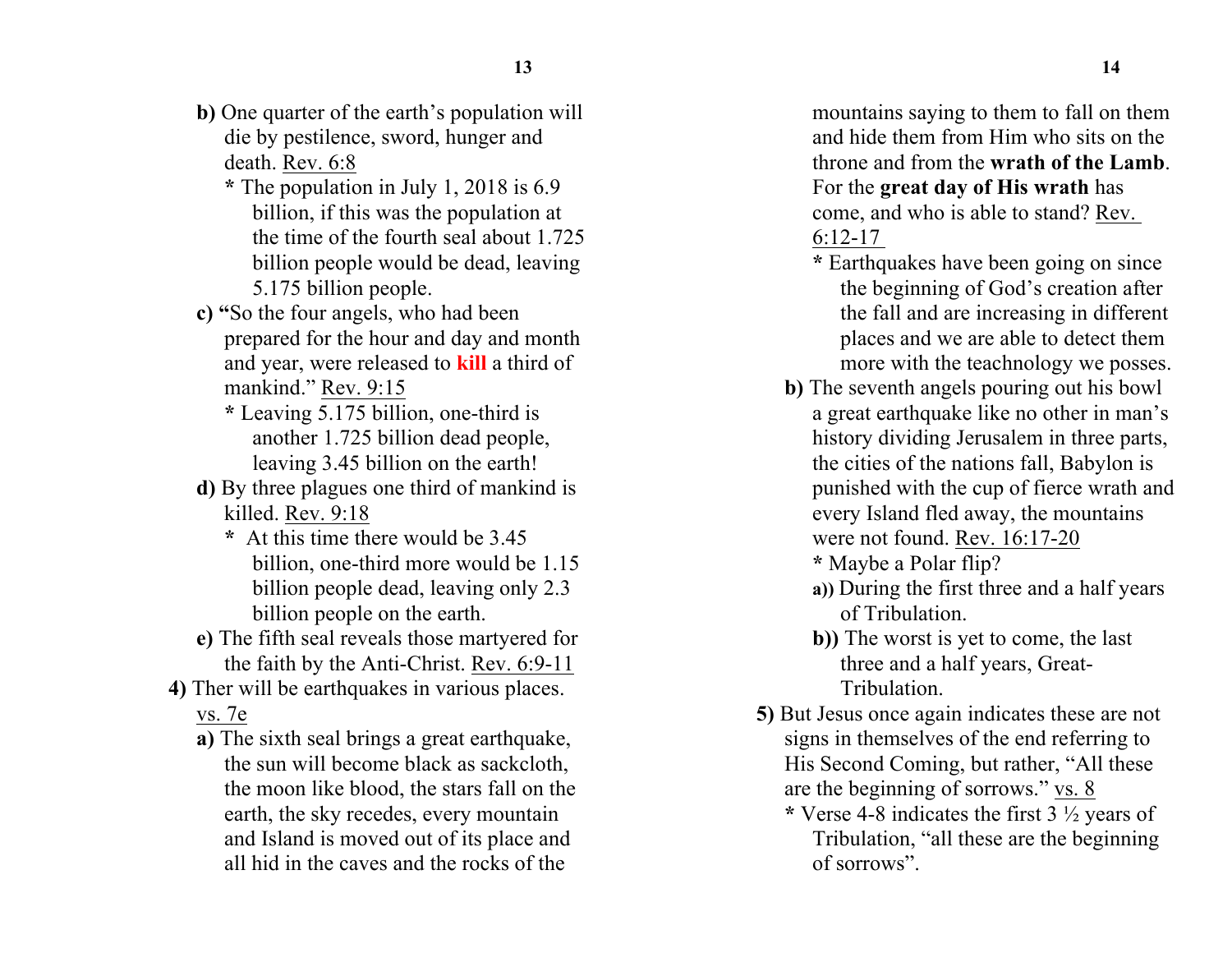- **24:9-14** The characteristics of the Great-Tribulation period.
- **24:9-10** The time will be one of persecution and betrayal.
	- **\*** "Then they will deliver you up to tribulation and kill you, and you will be hated by all nations for My name's sake. And then many will be offended, will betray one another, and will hate one another.
	- **1)** The deliverance is of the Jews to persecution to the point of death for trusting in Christ, "for My name's sake". vs. 9a
		- **\*** Certainly this took place prior to 70 A.D., in the first century and in principle throughout the church age in the world at various times, but the context is the Great-Tribulation.
		- **a)** The context is indicated by the word "then" this is a time marker, indicating the specific period of Great-Tribulation against the Jews. vs. 9
		- **b)** The word tribulation "thlipsis" means to press or crush, used for grapes and some killed.
			- **1))** There will be many who will come to Christ during the tribulation period, but once the Anti-Christ breaks the covenant he will be relentless.
- **2))** Those under the fifth seal are slain for their testimony and are told many more to be killed. Rev. 6:9-11
- **3))** They will be beheaded by the Anti-Christ for not worshipping him. Rev. 20:14
- **2)** The hatred is by all nations towards the Jews believing and trusting in the name of Jesus, "My name's sake". vs. 9b
	- **a)** This does not mean that no Gentiles will be saved or persecuted, but Jesus is focusing and speaking to the Jews during the Tribulation.
	- **b)** Anti-Christ will not tolerate any rivals, two of three Jews will die. Zech. 13:8
	- **c)** Jesus said it would be better to die than live in those days.
- **3)** The persecution will be too great for some and will apostisize, depart from Jesus. vs. 10
	- **a)** The number of them is many "polus" a large number.
	- **b)** They will be offended "skandalizo", to begin to distrust and desert the one they were trusting and should be obeying.
	- **c)** They will begray "paradinomi" one another, to give or deliver into the hands of another.
	- **d)** They will hate "miseo" one another, to detest and pursue.

**24:11-13** The time will be one of False prophets.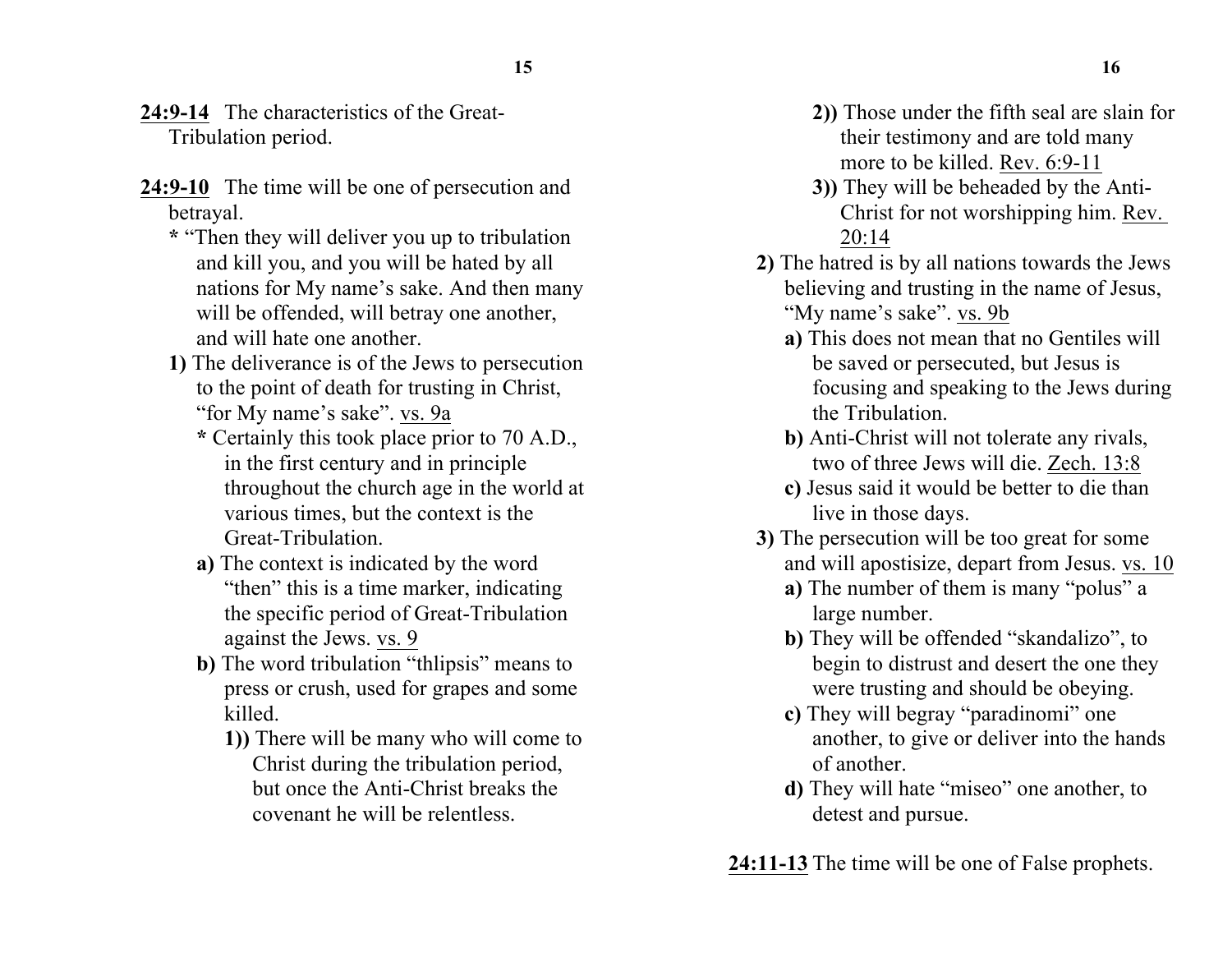- **\*** "Then many false prophets will rise up and deceive many. And because lawlessness will abound, the love of many will grow cold. But he who endures to the end shall be saved."
- **1)** There will be many false prophets and they will be successful in deceiving many. vs. 11
	- **\*** This is also a warning during the church age in principle, but not in this context! Acts 20:30; 2Pet. 2:1-3
	- **a)** The word "then" again is a time word, indicating the specific period of the beginning of the Tribulation.
	- **b)** The two prophets of God, Elijah and I believer Enoch will give many of these false prophets, the False Prophet and the Anti-Christ a bad time, until God allows them to be killed. Rev. 11:3-13
- **2)** This will be a time lawless character, giving way to to the treacherous betrayal, as the love of many to grow cold. vs. 12
	- **a)** The word love is "agape" used for God's love through the believer for man, not none believers.
	- **b)** Again many will come to Christ through the preaching of the 144,000 Jews, the two witnesses and others.
	- **c)** This is the perseverance of those in the Great-Tribulation.
		- **\*** "In your patience possess you your souls". Lk. 21:19
- **3)** The sharp contrast is to those who endure to the end and be saved. vs. 13
	- **\*** This is applicable in principle throughout the church age, but the context again is the Great-Tribulation!
	- **a)** The word but "de" marks the sharp contrast to those who do not endure and abound to the end. vs. 12
	- **b)** The word endure "hupmeno", means to remain, abide, not recede or flee.
- **24:14** The time will be one of the proclamation of the Gospel to the entire world.
	- **\*** "And this gospel of the kingdom will be preached in all the world as a witness to all the nations, and then the end will come."
	- **1)** The preaching of the gospel to all the world will never be fulfilled by the church, but an angel. Rev. 14:6-13
		- **a)** The word "then", again a time word.
		- **b)** "Then I saw another angel flying in the midst of heaven, having the **everlasting gospel** to preach to those who dwell on the earth--to every nation, tribe, tongue, and people--saying with a loud voice, "Fear God and give glory to Him, for the hour of His judgment has come; and worship Him who made heaven and earth, the sea and springs of water." vs. 6-7